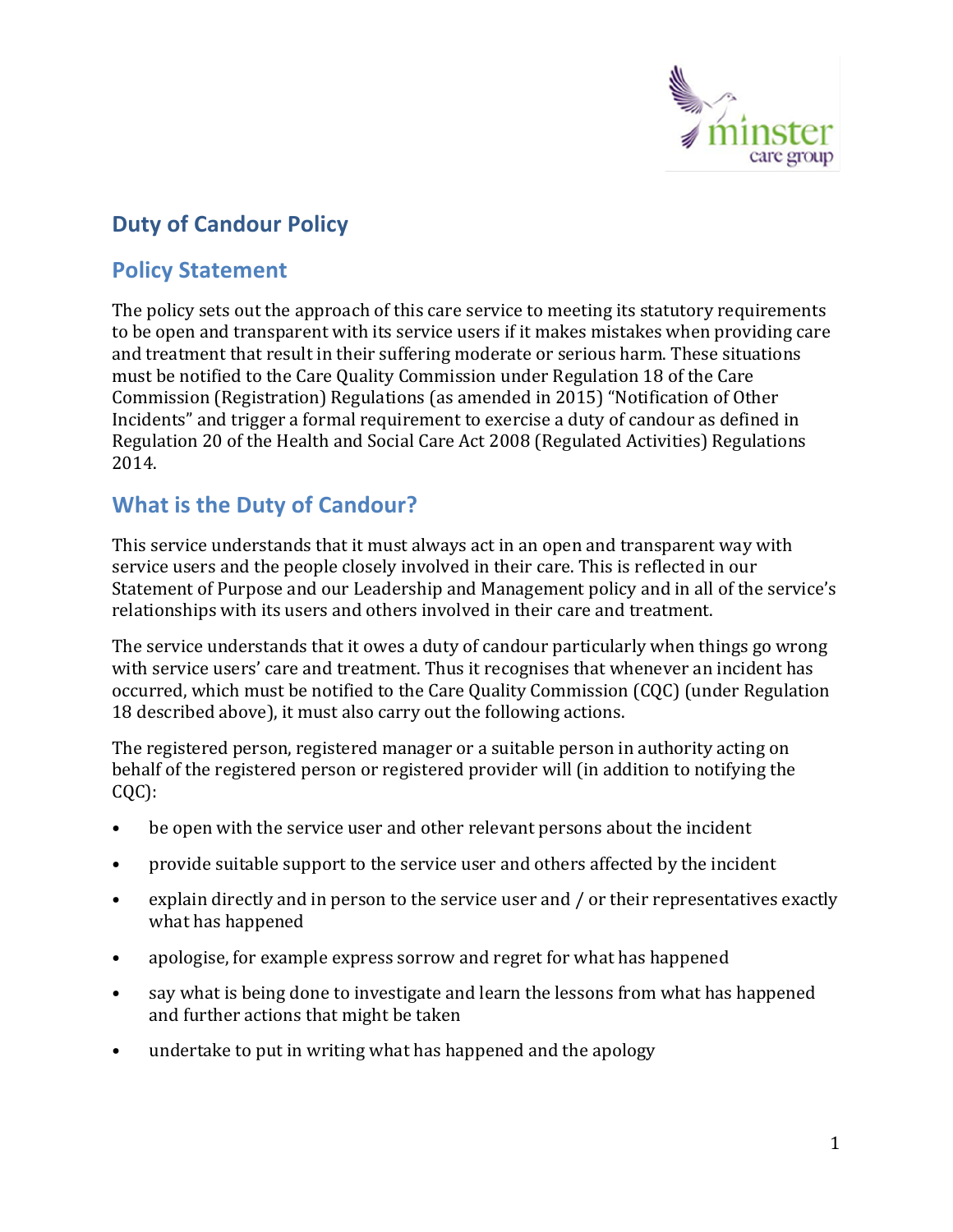

keep full records of the incident, including all associated correspondence and the actions that have been taken to carry out the duty of candour with the service user and / or representatives.

Where the person has given consent to their care and support the above actions will be directed at them personally and to others with their agreement. Where the person has been unable to give their consent to their care because of mental incapacity the actions will be followed through communication with their lawful representatives with the expectation that the service user will be involved as much as possible.

The service understands that the incidents to which a specific duty of candour is owed (as opposed to the general duty to act openly and transparently) are those described in the duty of candour Regulation 20.9, ie unintended or unexpected incidents that might occur in the delivery of the care service that: "in the reasonable opinion of a health care professional

- 1. appears to have resulted in
	- 1. the death of the service user, where the death relates directly to the incident rather than to the natural course of the service user's illness or underlying condition,
	- 2. an impairment of the sensory, motor or intellectual functions of the service user which has lasted, or is likely to last, for a continuous period of at least 28 days,
	- 3. changes to the structure of the service user's body,
	- 4. the service user experiencing prolonged pain or prolonged psychological harm, or
	- 5. the shortening of the life expectancy of the service user; or
- 2. requires treatment by a health care professional in order to prevent
	- 1. the death of the service user, or
	- 2. any injury to the service user which, if left untreated, would lead to one or more of the outcomes" described in (a) above.

The service will review and amend as necessary this duty of candour policy in the light of any experiences of having to apply it and CQC guidance.

## **Training**

Staff training covers the service ethos of openness and transparency, individual responsibilities to act in open and transparent ways and the procedures which the service will follow in exercising its duty of candour following incidents that fall within its scope.